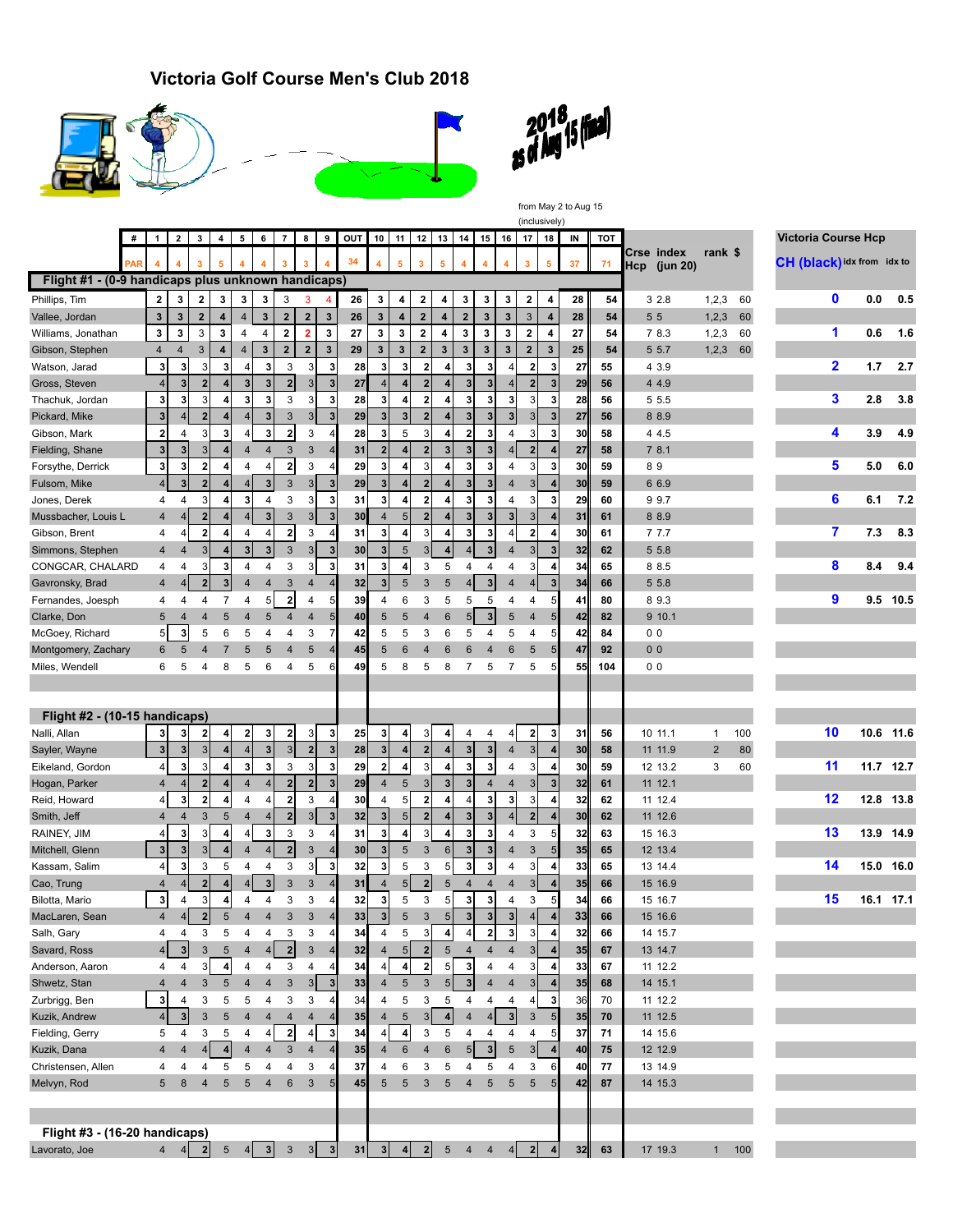|                               | #<br>$\mathbf{2}$<br>$\mathbf{1}$ | $\mathbf{3}$<br>4 <sup>1</sup>                     | 5                | 6<br>$\overline{7}$              | 8<br>9                                     | OUT | 10                      | 11<br>12                                  | 13                      | 14              | 16<br>15                                           | 17<br>18                                  | IN | TOT |         |                |     | <b>Victoria Course Hcp</b> |      |           |
|-------------------------------|-----------------------------------|----------------------------------------------------|------------------|----------------------------------|--------------------------------------------|-----|-------------------------|-------------------------------------------|-------------------------|-----------------|----------------------------------------------------|-------------------------------------------|----|-----|---------|----------------|-----|----------------------------|------|-----------|
| Mah, Eddie                    | $\mathbf{3}$                      | 4<br>3<br>5                                        | 4                | 4<br>3                           | 3<br>3                                     | 32  | $\overline{\mathbf{4}}$ | $\vert$<br>3                              | 4                       | 3 <sup>1</sup>  | 4<br>4                                             | 3<br>4                                    | 33 | 65  | 16 17.8 | 2,3            | 70  | 16                         |      | 17.2 18.2 |
| Ostrovsky, Ilya               | $\overline{\mathbf{4}}$           | 3 <sup>1</sup><br>3<br>$\overline{4}$              | $\overline{4}$   | $\overline{4}$<br>3              | 3                                          | 32  | $\overline{\mathbf{3}}$ | 5<br>$\mathbf{3}$                         | 4                       | 3 <sup>1</sup>  | $\overline{3}$<br>$\overline{4}$                   | 3<br>5                                    | 33 | 65  | 17 18.4 | 2,3            | 70  |                            |      |           |
| Krystofiak, Douglas           | 4                                 | 3<br>5<br>4                                        | $\overline{4}$   | 3<br>3                           | 3<br>3                                     | 32  | 4                       | 5 <sup>1</sup><br>$\overline{\mathbf{2}}$ | 4                       | 4               | 3<br>4                                             | 3<br>5                                    | 34 | 66  | 20 21.9 |                |     | 17                         |      | 18.3 19.3 |
| Oliver, Sheldon               | 4                                 | 3<br>$\overline{4}$<br>4                           | 5                | 2<br>$\overline{4}$              | 3 <sup>1</sup><br>3                        | 32  | $\overline{4}$          | 5 <sub>5</sub><br>$\mathbf{2}$            | 4                       | $\vert$         | $\mathbf{3}$<br>$\overline{4}$                     | 3<br>5                                    | 34 | 66  | 17 18.8 |                |     |                            |      |           |
| James, Rick                   | 3                                 | $\overline{\mathbf{2}}$<br>5<br>4                  | 5                | 3<br>4                           | 4                                          | 34  | 4                       | 3<br>5                                    | 5                       | 3 <sup>1</sup>  | 3<br>3                                             | 3<br>3                                    | 32 | 66  | 18 19.8 |                |     | 18                         |      | 19.4 20.4 |
| Damji, Karim                  | $\overline{4}$                    | 3<br>3<br>3                                        | 5                | 3<br>$\overline{4}$              | 3 <sup>1</sup><br>$\mathbf{3}$             | 31  | $\overline{\mathbf{3}}$ | $\overline{5}$<br>$\mathbf{3}$            | $\sqrt{5}$              | $\overline{4}$  | $\overline{4}$<br>$\overline{4}$                   | 4                                         | 36 | 67  | 20 21.8 |                |     |                            |      |           |
| Lavorato, Darrell             | 4                                 | $\overline{\mathbf{2}}$<br>4<br>4                  | $\overline{4}$   | 2<br>4                           | 3<br>4                                     | 31  | 4                       | 5<br>3                                    | 4                       | 4               | 4<br>4                                             | 3<br>5                                    | 36 | 67  | 16 17.6 |                |     | 19                         |      | 20.5 21.6 |
| Souliere, Len                 | $\overline{4}$                    | $\overline{1}$<br>$\sqrt{5}$<br>4                  | $\overline{4}$   | $\mathbf 3$<br>3                 | 3                                          | 31  | $\overline{4}$          | 5<br>$\mathbf{3}$                         | $\sqrt{5}$              | 4               | $\overline{\mathbf{3}}$<br>$\overline{4}$          | 3<br>5                                    | 36 | 67  | 16 18.1 |                |     |                            |      |           |
| Huntley, Tony                 | 4                                 | 3<br>$\overline{4}$<br>4                           | $\overline{4}$   | 3<br>3                           | 3<br>4                                     | 32  | 4                       | 5<br>3                                    | 4                       | $\vert$         | 3<br>4                                             | 4<br>4                                    | 35 | 67  | 20 22.5 |                |     | 20                         |      | 21.7 22.7 |
| Catagas, Howard               | 4                                 | $\overline{2}$<br>5                                | $\overline{4}$   | 2<br>4                           | $\overline{\mathbf{4}}$<br>3               | 32  | 4                       | $\vert$<br>4                              | 5                       | 4               | $\overline{4}$<br>4                                | 3                                         | 36 | 68  | 20 21.8 |                |     |                            |      |           |
| Venner, Peter                 | 4                                 | 3<br>5<br>4                                        | 5                | 3<br>4                           | 3<br>4                                     | 35  | $\overline{4}$          | 3<br>4                                    | 5                       | 3               | 3<br>5                                             | 3<br>4                                    | 34 | 69  | 19 21   |                |     |                            |      |           |
| Mah, Stanley                  | $\mathbf{3}$                      | $5\phantom{.0}$<br>3<br>$\overline{4}$             | 5 <sub>l</sub>   | $\mathbf{2}$<br>$\mathbf{3}$     | $\overline{4}$                             | 33  | $\overline{4}$          | 5<br>3                                    | 5                       | $\overline{4}$  | $\overline{4}$<br>$\overline{4}$                   | 3<br>5                                    | 37 | 70  | 20 21.7 |                |     |                            |      |           |
| Pontieri, Tony                | 4                                 | 5<br>3<br>4                                        | 5                | 3<br>4                           | 4                                          | 36  | 4                       | 5<br>3                                    | 5                       | 4               | 4<br>4                                             | $\mathbf 2$<br>4                          | 35 | 71  | 19 20.9 |                |     |                            |      |           |
| Gowan, Patrick                | $\overline{\mathbf{3}}$           | 3<br>$5\phantom{.0}$<br>$\overline{4}$             | 5                | 3<br>$\overline{4}$              | 3<br>5                                     | 35  | $\overline{4}$          | 6<br>$\mathbf{3}$                         | 5 <sub>5</sub>          | 3               | $\overline{4}$<br>$\overline{4}$                   | $\sqrt{3}$<br>5                           | 37 | 72  | 19 20.7 |                |     |                            |      |           |
| Defazio, Tony                 | 4                                 | $\overline{\mathbf{2}}$<br>5<br>4                  | 5                | 3<br>4                           | 4                                          | 35  | 4                       | $\boldsymbol{2}$<br>5 <sup>1</sup>        | 6                       | 3               | 4<br>5                                             | 4<br>5                                    | 38 | 73  | 18 19.8 |                |     |                            |      |           |
| Nikiforuk, Andy               | $\overline{4}$                    | 3<br>$\overline{7}$<br>5                           | $\overline{4}$   | 3<br>$\overline{\mathbf{4}}$     | $\overline{3}$<br>3                        | 36  | $\overline{4}$          | $\mathsf 3$<br>6                          | 5 <sub>5</sub>          | 3 <sup>1</sup>  | $\overline{\mathbf{4}}$<br>$\overline{\mathbf{4}}$ | $\overline{4}$<br>$\overline{\mathbf{4}}$ | 37 | 73  | 17 19   |                |     |                            |      |           |
| Mumby, Dean                   | 5                                 | 3<br>5<br>4                                        | 5                | 3<br>4                           | 3                                          | 36  | 4                       | 5<br>3                                    | 6                       | 4               | 5<br>5                                             | 4<br>5                                    | 41 | 77  | 19 21.2 |                |     |                            |      |           |
| Nason, Ted                    | $\overline{4}$                    | 3<br>$6\phantom{1}6$<br>4                          | $\overline{4}$   | $\sqrt{3}$<br>5                  | $\overline{4}$                             | 37  | 5                       | 6<br>$\overline{4}$                       | 5                       | $\overline{4}$  | 5<br>4                                             | 3<br>6                                    | 42 | 79  | 19 21.6 |                |     |                            |      |           |
| McMillan, Larry               | 5                                 | 5<br>$\overline{4}$<br>6                           | 5                | 5<br>3                           | 4<br>5                                     | 42  | 4                       | 5<br>3                                    | 8                       | 4               | 4<br>5                                             | 3<br>5                                    | 41 | 83  | 16 17.5 |                |     |                            |      |           |
|                               |                                   |                                                    |                  |                                  |                                            |     |                         |                                           |                         |                 |                                                    |                                           |    |     |         |                |     |                            |      |           |
|                               |                                   |                                                    |                  |                                  |                                            |     |                         |                                           |                         |                 |                                                    |                                           |    |     |         |                |     |                            |      |           |
| Flight #4 - (21-up handicaps) |                                   |                                                    |                  |                                  |                                            |     |                         |                                           |                         |                 |                                                    |                                           |    |     |         |                |     |                            |      |           |
| Tasovac, Milan                | 4                                 | $\mathbf 2$<br>3<br>$\frac{4}{ }$                  | 5                | $\overline{\mathbf{2}}$<br>4     | 3<br>3                                     | 30  | 3                       | 5<br>3                                    | 4                       | $\mathbf{3}$    | 3<br>4                                             | 3<br>4                                    | 32 | 62  | 22 24.6 | $\mathbf{1}$   | 100 | 21                         | 22.8 | 23.8      |
| Steinke, Richard              | $\mathbf{3}$                      | 3<br>4<br>4                                        | $\overline{4}$   | $\mathbf{3}$<br>2                | 3                                          | 30  | $\overline{4}$          | $\overline{\mathbf{r}}$<br>$\mathbf{3}$   | 4                       | $\vert$         | $\overline{\mathbf{3}}$<br>$\overline{4}$          | 3<br>4                                    | 33 | 63  | 21 22.8 | $\overline{2}$ | 80  | 22                         | 23.9 | 24.9      |
| Chow, Lincoln                 | 4                                 | 3<br>3<br>4                                        | 4                | 3<br>4                           | 3                                          | 32  | 3                       | 3<br>5                                    | 5                       | 3 <sup>1</sup>  | 4<br>4                                             | $\overline{2}$<br>4                       | 33 | 65  | 25 27.4 | 3              | 30  | 23                         | 25.0 | 26.0      |
| Woodcroft, Mike               | 4                                 | 5<br>$\overline{4}$<br>3                           | $\overline{4}$   | $\overline{2}$<br>$\overline{4}$ | $\overline{4}$                             | 34  | $\mathbf{3}$            | $\boldsymbol{2}$<br>5 <sub>5</sub>        | $5\overline{)}$         | 3               | $\overline{\mathbf{3}}$<br>4                       | $\overline{2}$<br>4                       | 31 | 65  | 22 24.2 | 3              | 30  | 24                         | 26.1 | 27.1      |
| O'Donnell, Gerry              | 4                                 | 5<br>4<br>4                                        | 4                | 3<br>4                           | 3                                          | 35  | 3                       | 3<br>$\boldsymbol{4}$                     | 4                       | 3               | 3<br>4                                             | 3                                         | 31 | 66  | 22 24.3 |                |     | 25                         | 27.2 | 28.2      |
| Kendall, Brad                 | $\overline{4}$                    | $\mathbf 2$<br>$\vert$<br>4                        | $\overline{4}$   | 3<br>$\overline{4}$              | 3                                          | 32  | $\overline{4}$          | 5 <sup>1</sup><br>$\boldsymbol{2}$        | 5                       | $\overline{4}$  | $\overline{4}$<br>$\overline{\mathbf{4}}$          | 5<br>3                                    | 36 | 68  | 24 26.2 |                |     | 26                         | 28.3 | 29.3      |
| McKim, Bruce                  | 4                                 | 3<br>4<br>$\overline{4}$                           | 5                | 3<br>3                           | 3<br>3                                     | 32  | 4                       | 5<br>3                                    | 5                       | 4               | 4<br>4                                             | 3<br>4                                    | 36 | 68  | 22 24   |                |     | 27                         | 29.4 | 30.4      |
| Bellmore, Ed                  | 4 <sup>1</sup>                    | 3<br>3<br>4                                        | $\overline{4}$   | 3<br>$\overline{4}$              | 4<br>Δ                                     | 33  | $\overline{4}$          | 5<br>3                                    | 5                       | $\overline{4}$  | $\overline{\mathbf{3}}$<br>$\overline{4}$          | 3<br>$\overline{4}$                       | 35 | 68  | 21 23.7 |                |     | 28                         | 30.5 | 31.5      |
| Pastor, Greg                  | 4                                 | 3<br>4<br>$\vert$                                  | $\overline{4}$   | 3<br>4                           | 4<br>3                                     | 33  | 4                       | 5<br>3                                    | 5                       | $\vert 4 \vert$ | 3<br>4                                             | 3<br>4                                    | 35 | 68  | 21 23.2 |                |     | 29                         | 31.6 | 32.6      |
| Graumann, Frank               | $\overline{\mathbf{3}}$           | $\sqrt{3}$<br>$\sqrt{5}$<br>4                      | 5                | $\sqrt{3}$<br>4                  | 3                                          | 34  | $\overline{4}$          | $\mathbf 2$<br>$\vert$                    | 5                       | 4               | $\overline{\mathbf{2}}$<br>5                       | 3<br>5                                    | 34 | 68  | 26 29   |                |     | 30                         | 32.7 | 33.7      |
| Grayston, Alan                | 4                                 | 3<br>4<br>$\overline{4}$                           | 4                | 3<br>4                           | 4                                          | 34  | 4                       | $\mathbf 2$<br>$\vert$                    | 5                       | 3               | 5<br>4                                             | 3<br>4                                    | 34 | 68  | 21 23   |                |     | 31                         | 33.8 | 34.8      |
| Morugama, Nalaka              | $\overline{4}$                    | $\overline{\mathbf{3}}$<br>3<br>5                  | $\overline{4}$   | 3<br>$\overline{4}$              | $\overline{4}$                             | 34  | 4                       | $\mathbf{3}$<br>6                         | $\overline{\mathbf{4}}$ | 3 <sup>1</sup>  | $\overline{4}$<br>$\overline{4}$                   | 3                                         | 35 | 69  | 23 25.1 |                |     | 32                         | 34.9 | 36        |
| Swart, Ray                    | 4                                 | $\overline{\mathbf{2}}$<br>5<br>4                  | 5                | 2<br>$\overline{4}$              | 4                                          | 34  | 3                       | 5<br>3                                    | 5                       | $\vert$         | 3<br>4                                             | 3<br>5                                    | 35 | 69  | 21 23.6 |                |     | 33                         | 36.1 | 37.2      |
| Ray, Tom                      | $\overline{\mathbf{4}}$           | 3<br>$\sqrt{5}$<br>4                               | $\overline{5}$   | $\overline{\mathbf{3}}$<br>3     | $\overline{4}$                             | 35  | $\overline{\mathbf{3}}$ | $\sqrt{5}$<br>$\mathbf{3}$                | 5 <sup>1</sup>          | 3 <sup>1</sup>  | $\overline{4}$<br>$\overline{4}$                   | $\mathbf 2$                               | 34 | 69  | 24 26.2 |                |     | 34                         | 37.3 | 38.2      |
| Gutsch, Greg                  | 5                                 | 3<br>5<br>4                                        | 5                | 4<br>3                           | $\mathbf 2$<br>3                           | 34  | 4                       | 5<br>3                                    | 5                       | 4               | 3<br>4                                             | 3<br>5                                    | 36 | 70  | 23 25.1 |                |     | 35                         | 38.3 | 39.4      |
| Morton, Gavin                 | $\overline{\mathbf{3}}$           | 3<br>$\overline{4}$<br>4                           | 5                | 3<br>4                           | 3                                          | 33  | 4                       | 6<br>$\mathbf{3}$                         | 5 <sup>5</sup>          | 3               | 4<br>4                                             | 4<br>5                                    | 38 | 71  | 27 29.6 |                |     | 36                         | 39.5 | 40.4      |
| Leong, Peter                  | 4                                 | $\overline{\mathbf{2}}$<br>5<br>4                  | 5                | 3<br>5                           | 3                                          | 35  | 4                       | $\overline{\mathbf{2}}$<br>5 <sup>1</sup> | 5                       | 4               | 4<br>4                                             | 3<br>5                                    | 36 | 71  | 21 23.6 |                |     |                            |      |           |
| Lubkey, Sid                   | 4                                 | $\sqrt{3}$<br>$5\phantom{.0}$<br>5                 | $5\phantom{1}$   | 5<br>3                           | $\mathfrak{Z}$                             | 37  | $\overline{4}$          | 5<br>3                                    | $\overline{\mathbf{3}}$ | $\overline{4}$  | $\overline{4}$<br>$\overline{4}$                   | $\mathsf 3$<br>4                          | 34 | 71  | 27 30.4 |                |     |                            |      |           |
| Chan, Kourch                  | 5                                 | 3<br>5<br>4                                        | $\Delta$         | 3I<br>4                          | $\overline{2}$<br>$\overline{3}$           | 33  | 5                       | $\mathbf 2$<br>5 <sup>1</sup>             | $\overline{7}$          | $\overline{3}$  | 4                                                  | E<br>4                                    | 39 | 72  | 27 29.9 |                |     |                            |      |           |
| Chapman, Al                   | 4                                 | 5<br>$\overline{4}$<br>3                           | 5                | $\overline{4}$<br>3              | $\overline{4}$                             | 36  | 4                       | $\mathsf 3$<br>$\sqrt{5}$                 | $6 \mid$                | 3               | 4<br>$\overline{4}$                                | 3<br>4                                    | 36 | 72  | 27 30   |                |     |                            |      |           |
| Schmermund, Daryl             | 5                                 | $\overline{4}$<br>$\vert$<br>4                     | 5                | $\overline{2}$<br>4              | 4                                          | 37  | 4                       | $\overline{\mathbf{2}}$<br>$6 \mid$       | 5                       | 3               | 4<br>4                                             | 3                                         | 35 | 72  | 25 27.4 |                |     |                            |      |           |
| Watson, Gregg                 | $\overline{4}$                    | 3<br>$\overline{4}$<br>$\vert$                     | $\overline{5}$   | 2<br>4                           | $\overline{\mathbf{4}}$                    | 34  | $\overline{4}$          | $\,6\,$<br>$\sqrt{3}$                     | $\sqrt{5}$              | $\overline{4}$  | $\overline{\mathbf{4}}$<br>$\overline{\mathbf{4}}$ | $\overline{4}$<br>5                       | 39 | 73  | 24 26.9 |                |     |                            |      |           |
| Klumpp, Tilman                | 4                                 | $\overline{\mathbf{2}}$<br>5<br>4                  | 5                | 3<br>4                           | 4                                          | 35  | 4                       | 5<br>3                                    | 6                       | 4               | 4<br>5                                             | $\overline{4}$<br>4                       | 39 | 74  | 25 27.5 |                |     |                            |      |           |
| Spence, Richard               | $\overline{\mathbf{4}}$           | $\overline{2}$<br>$6\phantom{1}$<br>4 <sup>1</sup> | $\overline{5}$   | $\sqrt{3}$<br>$\overline{4}$     | 3                                          | 35  | 4                       | 6<br>$\overline{4}$                       | 5                       | $\overline{4}$  | $\overline{4}$<br>$\overline{\mathbf{4}}$          | 3                                         | 39 | 74  | 25 28.1 |                |     |                            |      |           |
| Zimmerman, Paul               | 5                                 | 2<br>5<br>4                                        | 5                | 3<br>4                           | 3                                          | 35  | 5                       | 5<br>3                                    | 6                       | 4               | 5<br>4                                             | 3<br>4                                    | 39 | 74  | 22 24.1 |                |     |                            |      |           |
| Shell, Curtis                 | $\overline{4}$                    | 3<br>$6\phantom{1}$<br>4                           | $\overline{5}$   | 3<br>$\overline{4}$              | $\overline{4}$<br>$\overline{\mathbf{3}}$  | 36  | $\overline{4}$          | 5<br>$\mathbf{3}$                         | 5                       | 4               | 5<br>$\overline{\mathbf{4}}$                       | $\overline{4}$                            | 38 | 74  | 25 27.2 |                |     |                            |      |           |
| Bagan, Jamie                  | 4                                 | 3<br>$\vert$<br>4                                  | 5                | 5<br>3                           | 4                                          | 36  | 4                       | 6<br>3                                    | 6                       | 4               | 4<br>5                                             | 3<br>4                                    | 39 | 75  | 24 26.2 |                |     |                            |      |           |
| Leder, Jeremiah               | 5                                 | $\sqrt{5}$<br>3<br>$\overline{4}$                  | $\overline{5}$   | $\overline{2}$<br>5              | $\overline{4}$                             | 37  | 4                       | 6<br>$\mathbf{3}$                         | 5                       | 4               | 5<br>$\overline{4}$                                | 3                                         | 38 | 75  | 27 30.3 |                |     |                            |      |           |
| Wadsworth, Marvin             | 5                                 | 3<br>6<br>4                                        | 5                | 3<br>4                           | 4                                          | 38  | 4                       | 5<br>4                                    | 5                       | 4               | 5<br>4                                             | 5<br>4                                    | 40 | 78  | 22 24.5 |                |     |                            |      |           |
| Trueman, Scott                | 5                                 | $\sqrt{5}$<br>$\overline{4}$<br>4                  | 5                | 3<br>4                           | 4                                          | 39  | 4                       | 6<br>$\overline{4}$                       | 5                       | 5               | $\overline{\mathbf{4}}$<br>$\sqrt{5}$              | 4<br>4                                    | 41 | 80  | 23 25.6 |                |     |                            |      |           |
| Kinnear, Dave                 | 5                                 | 5<br>$\boldsymbol{4}$<br>5                         | 6                | 5<br>3                           | 4                                          | 41  | $\mathbf{3}$            | $\overline{7}$<br>4                       | 5                       | 4               | 5<br>4                                             | 4<br>4                                    | 40 | 81  | 21 23.4 |                |     |                            |      |           |
| Rao, Guruprasad               | 5                                 | $\sqrt{5}$<br>$\overline{4}$<br>4                  | $\overline{5}$   | $\sqrt{5}$<br>$\mathbf{3}$       | $\mathfrak{3}$                             | 38  | $\overline{4}$          | 6<br>$\sqrt{5}$                           | 5                       | 4               | 5<br>$\overline{4}$                                | 4                                         | 44 | 82  | 28 31.3 |                |     |                            |      |           |
| Vaitkunas, Joe                | 5                                 | 5<br>4<br>6                                        | 5                | $\overline{2}$<br>5 <sub>5</sub> | 4                                          | 40  | 4                       | 5<br>4                                    | 6                       | 4               | 5<br>5                                             | 4<br>5                                    | 42 | 82  | 23 25.4 |                |     |                            |      |           |
| Torkoly, Paul                 | 5                                 | 5<br>$6\phantom{1}$<br>$\overline{4}$              | $\overline{5}$   | $\overline{4}$<br>$\overline{4}$ | $\overline{\mathbf{4}}$<br>$5\overline{)}$ | 42  | $\overline{4}$          | 6<br>$\mathsf 3$                          | 6                       | 3 <sup>1</sup>  | 3 <sup>1</sup><br>$5\phantom{.0}$                  | $\overline{\mathbf{4}}$<br>6              | 40 | 82  | 21 23.3 |                |     |                            |      |           |
| Slater, Charles               | 5                                 | 3<br>6<br>4                                        | 7                | 3<br>5                           | 4                                          | 41  | 5                       | $\boldsymbol{4}$<br>3                     | 7                       | 4               | 4<br>4                                             | 5<br>6                                    | 42 | 83  | 22 24.9 |                |     |                            |      |           |
| Holmes, John                  | 5                                 | 3<br>$\sqrt{5}$<br>5                               | $\boldsymbol{6}$ | $\,6$<br>$\sqrt{3}$              | $\,6$<br>5                                 | 44  | 6                       | $\overline{7}$<br>$\overline{4}$          | 5                       | 5               | $\overline{4}$<br>5                                | $6\phantom{1}6$<br>7                      | 49 | 93  | 24 26.7 |                |     |                            |      |           |
| Das, Atan                     | 5                                 | 3<br>5<br>6                                        | 8                | $\overline{7}$<br>4              | $\overline{4}$                             | 49  | 6                       | 6<br>5                                    | 6                       | 4               | 6<br>6                                             | 4<br>6                                    | 49 | 98  | 25 27.6 |                |     |                            |      |           |
| Baechler, Keith               | $\overline{4}$<br>$\overline{7}$  | $\overline{4}$<br>$\overline{7}$                   | $\,6$            | $\sqrt{5}$<br>$\overline{4}$     | 4<br>4                                     | 45  |                         |                                           |                         |                 |                                                    |                                           |    | 45  | 24 26.9 |                |     |                            |      |           |
| Wynters, James                | $\overline{7}$                    | 5<br>3<br>8                                        | 6                | $\overline{7}$<br>4              | 5                                          | 51  |                         |                                           |                         |                 |                                                    |                                           |    | 51  | 35 38.3 |                |     |                            |      |           |
| Gee, Norman                   |                                   |                                                    |                  |                                  |                                            |     |                         |                                           |                         |                 |                                                    |                                           |    |     | 21 23.6 |                |     |                            |      |           |
|                               |                                   |                                                    |                  |                                  |                                            |     |                         |                                           |                         |                 |                                                    |                                           |    |     |         |                |     |                            |      |           |
|                               |                                   |                                                    |                  |                                  |                                            |     |                         |                                           |                         |                 |                                                    |                                           |    |     |         |                |     |                            |      |           |